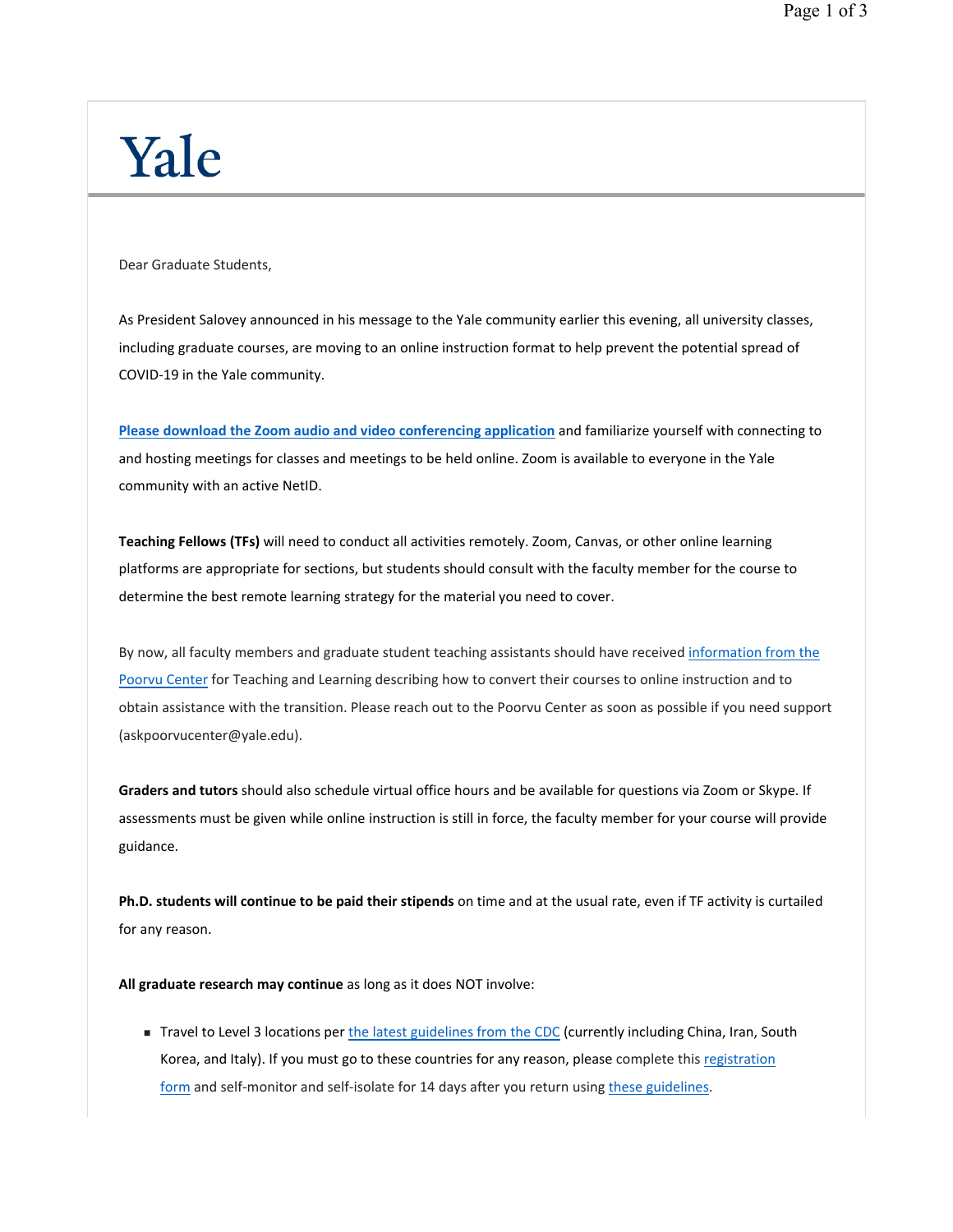- Groups of people of  $>100$
- Coming to work or interacting with others while manifesting any symptoms at all, including but not limited to fever, sneezing, coughing, and shortness of breath.

Throughout this time, advisers and students should communicate frequently to plan how to continue research and scholarship as the situation unfolds.

**Graduate Student Housing** will remain open, with updated cleaning protocols now in place. Students residing in graduate housing in New Haven are expected to attend lectures or classes remotely from their rooms.

## **In the meantime, how can you avoid getting this disease?**

COVID-19 is NOT the same as the flu and there is currently no vaccine to prevent it. The best ways to guard against illness is to avoid being exposed to this virus and follow recommendations from the Center for Disease Control (CDC), including:

- Avoid close contact with people who seem sick.
- Avoid touching your eyes, nose, and mouth.
- Stay home when you feel unwell.
- Cover your cough or sneeze with a tissue and then throw it in the trash.
- Clean and disinfect frequently touched objects and surfaces (your phone and your laptop for example) using a regular household cleaning spray or wipe.
- Use face masks only if you have symptoms to help prevent spreading illness to others.
- Wash your hands with soap and water for at least 20 seconds more often than you ever thought possible.
- If soap and water are not available, use an alcohol-based hand sanitizer with at least 60% alcohol.

As always, please check communications.yale.edu/covid-19-information for the latest updates. Take good care of yourselves and those around you. We are in the midst of a challenging and unexpected new global situation - everyone in the Graduate School and at Yale is here to help you continue your education in safety.

## Sincerely,

Lynn Cooley Dean, Yale Graduate School of Arts and Sciences C.N.H. Long Professor of Genetics Professor of Cell Biology and Molecular, Cellular & Developmental Biology